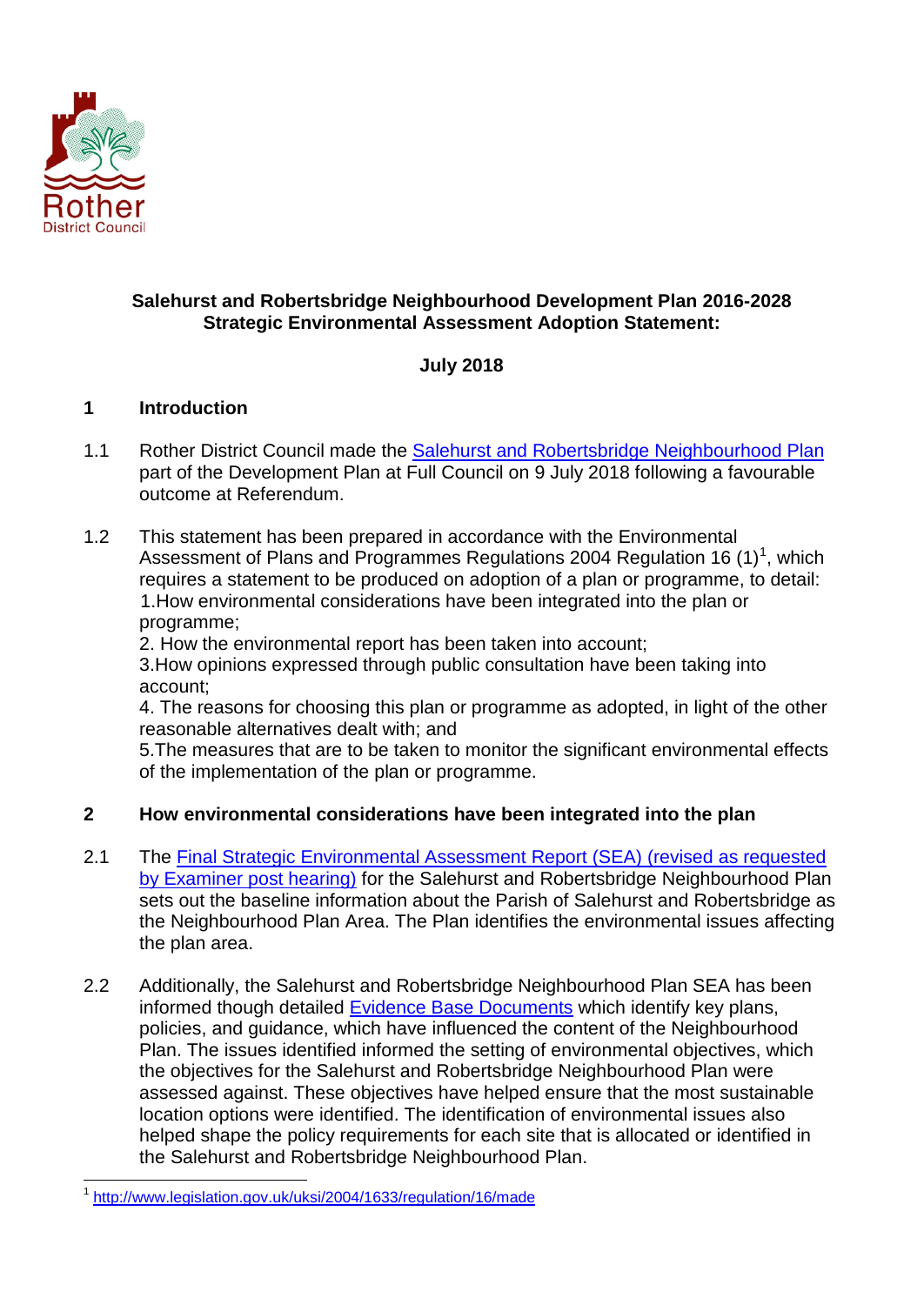### **3 How the Environmental Report has been taken into account**

- 3.1 The SEA has contributed to the development of the Salehurst and Robertsbridge Neighbourhood Plan in that it provides a distinct assessment, specifically against environmental objectives, independent of the plan objectives, of the site options for possible allocation, and of the policies which make up the Plan itself.
- 3.2 In 2016, Salehurst and Robertsbridge Parish Council prepared the SEA alongside the development of the Neighbourhood Plan. The SEA process began with a request for a Screening Opinion, which the Parish Council sent to Rother District Council. Upon receiving advice from the Statutory Consultees, Rother District Council confirmed that the Neighbourhood Plan would need an SEA. The Parish Council prepared an SEA, which was consulted upon at both Regulation 14 and 16 stages of the Neighbourhood Planning Regulations<sup>[2](#page-1-0)</sup>. Statutory Environmental Bodies and other key consultees were invited to make representations.
- 3.3 The baseline for the SEA was also informed by the Sustainability Appraisal of Rother District Council's Core Strategy, with those environmental objectives of greatest relevance to the Neighbourhood Plan selected.
- 3.4 Upon examination of the Neighbourhood Plan in 2017, including a hearing, the Examiner Mr John Slater had careful regard to the SEA and requested that further work be undertaken on the SEA in order to be more explicit on the assessment, clearly comparing the alternatives including the preferred approach and how these were assessed against the baseline environmental characteristics of the area. The revisions were to clearly identify the significant positive and negative effects of each alternative.
- 3.5 In accordance with the Examiner's requirements the submitted SEA was revised to ensure consistency in the scoring of all the sites and, for completeness, includes a Sustainability Appraisal of those sites as well as a Sequential Test to address comments from the Examiner and other representations made. It outlines the reasons the alternatives were selected, the reasons the rejected options were not taken forward and the reasons for selecting the preferred approach in the light of the alternatives. The SEA includes a revised conclusion on the overall social, environmental and economic impact of the different alternatives, including those selected as the preferred approach in the SRNP
- 3.6 The revised Strategic Environmental Assessment (SEA) for Salehurst and Robertsbridge Neighbourhood Plan as described above was subject to a further 28 day consultation in November 2017.

<span id="page-1-0"></span> <sup>2</sup> http://www.legislation.gov.uk/uksi/2012/637/regulation/14/made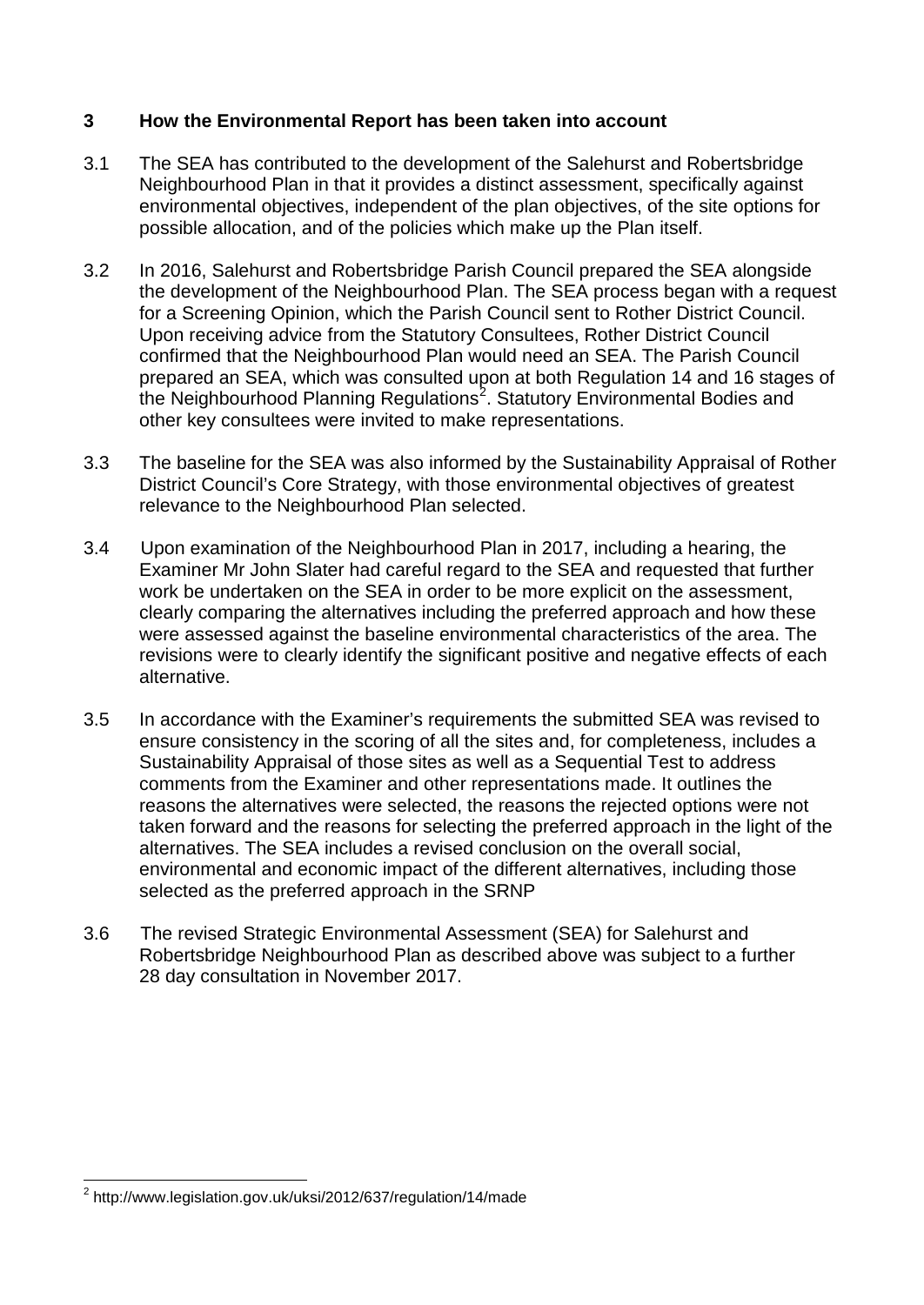### **4 How opinions expressed through public consultation have been addressed**

- 4.1 Key Environmental Bodies: The Strategic Environmental Assessment Directive 2001 requires that authorities referred to in Article  $6(3)^3$  $6(3)^3$  $6(3)^3$  shall be consulted when deciding upon the scope and the level of detail in the SEA. In England, the key bodies are: Environment Agency; Historic England; and Natural England. These bodies were all consulted by Rother District Council when screening/scoping the Neighbourhood Plan prior to Regulation 14. They were also consulted during respective public consultations throughout the Neighbourhood Plan process.
- 4.2 Public Participation: Article 6(2) of the Strategic Environmental Assessment Directive requires the public to have an early and effective opportunity within appropriate timeframes to express their opinion on the draft plan or programme, and the accompanying Environmental Report, before the adoption of the plan or programme or its submission to the legislative procedure.
- 4.3 The SEA was consulted upon alongside the Salehurst and Robertsbridge Neighbourhood Plan for six weeks at the Neighbourhood Plan Regulation 14 stage (26 September to 7 November 2016), and for a further six weeks alongside the Neighbourhood Plan Regulation 16 Submission Consultation (10 February to 24 March 2017). Responses to comments made to the SEAs are embraced within the Consultation Statement. Changes were made to the draft SEA as a consequence of consultation. Significantly, in 2017 the Examiner sought specific revisions to the SEA which have been incorporated into the revised SEA dated 31 October 2017.

#### **5 The reasons for choosing the plan or programme as 'made', in the light of other reasonable alternatives dealt with**

- 5.1 Paragraph 12(2b) of the Environmental Assessment of Plans and Programmes Regulations 2004 requires environmental reports to examine reasonable alternatives for the plan or programme while taking account of the objectives and the scope of the plan or programme. This statement is required to set out the reasons for choosing the plan or programme as 'made' in light of other reasonable alternatives.
- 5.2 At both stages of the neighbourhood planning process, policies were assessed against alternatives such as not having a Neighbourhood Plan or not allocating sites or allocating other sites
- 5.3. In respect of the revised SEA the Examiner concluded that "*whilst parties may have issues with the contents of the Environmental Report I am satisfied that the basic conditions regarding compliance with European legislation are met"*

<span id="page-2-0"></span> <sup>3</sup> http://eur-lex.europa.eu/legal-content/EN/TXT/?uri=CELEX:32001L0042